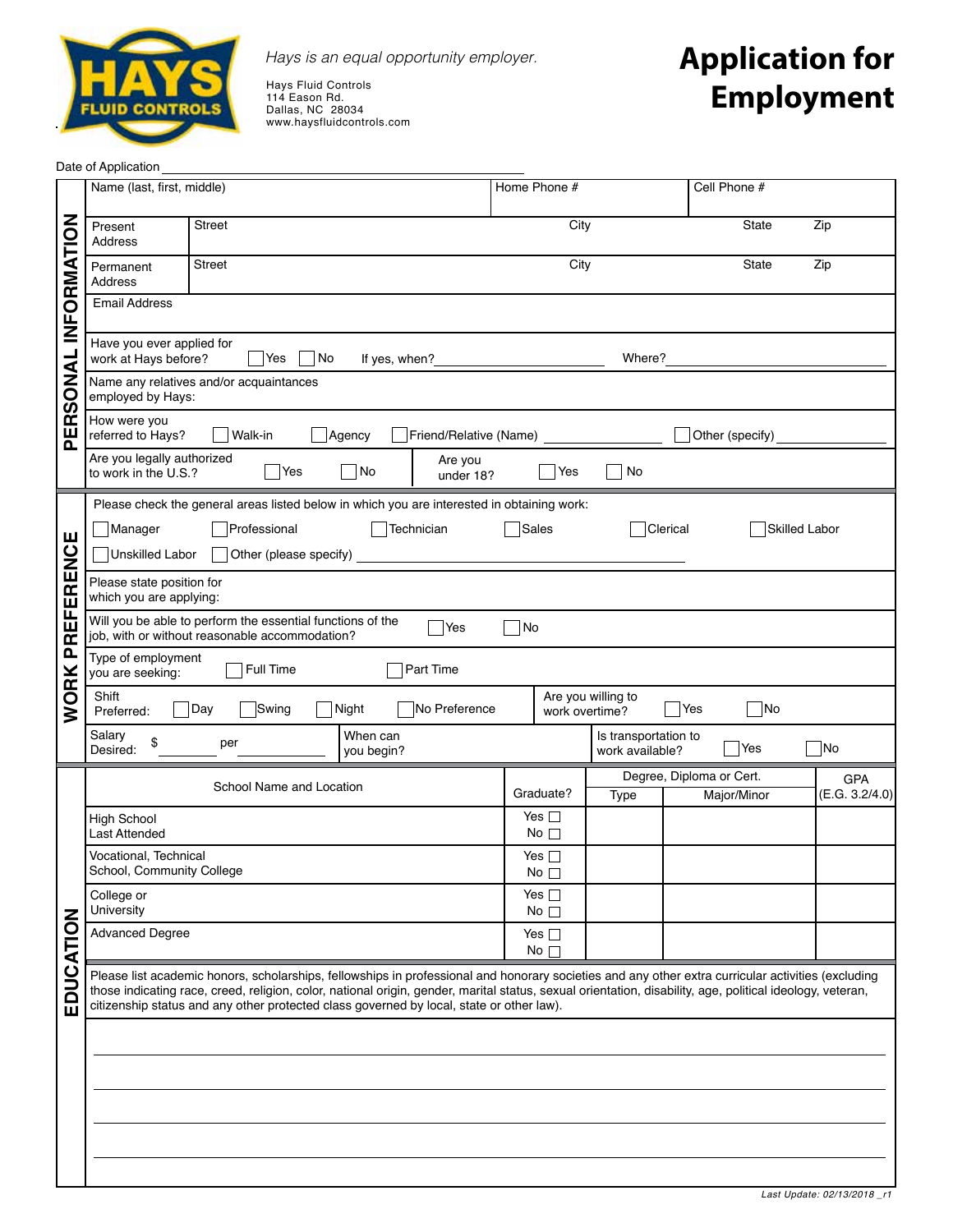| No Experience Some Experience<br>Proficient<br>List current or most recent employer first, include U.S. Military service (show rank / rate at discharge, but not type of discharge). |  |  |  |  |  |  |  |
|--------------------------------------------------------------------------------------------------------------------------------------------------------------------------------------|--|--|--|--|--|--|--|
|                                                                                                                                                                                      |  |  |  |  |  |  |  |
|                                                                                                                                                                                      |  |  |  |  |  |  |  |
|                                                                                                                                                                                      |  |  |  |  |  |  |  |
|                                                                                                                                                                                      |  |  |  |  |  |  |  |
|                                                                                                                                                                                      |  |  |  |  |  |  |  |
|                                                                                                                                                                                      |  |  |  |  |  |  |  |
|                                                                                                                                                                                      |  |  |  |  |  |  |  |
|                                                                                                                                                                                      |  |  |  |  |  |  |  |
|                                                                                                                                                                                      |  |  |  |  |  |  |  |
|                                                                                                                                                                                      |  |  |  |  |  |  |  |
| Employment Dates (mo. & yr.)<br>From:<br>To:                                                                                                                                         |  |  |  |  |  |  |  |
| <b>Phone Number</b>                                                                                                                                                                  |  |  |  |  |  |  |  |
|                                                                                                                                                                                      |  |  |  |  |  |  |  |
| Summarize your job duties:                                                                                                                                                           |  |  |  |  |  |  |  |
| Reason for leaving:                                                                                                                                                                  |  |  |  |  |  |  |  |
|                                                                                                                                                                                      |  |  |  |  |  |  |  |
|                                                                                                                                                                                      |  |  |  |  |  |  |  |
|                                                                                                                                                                                      |  |  |  |  |  |  |  |
| Employment Dates (mo. & yr.)                                                                                                                                                         |  |  |  |  |  |  |  |
| From:<br>To:                                                                                                                                                                         |  |  |  |  |  |  |  |
|                                                                                                                                                                                      |  |  |  |  |  |  |  |
| Summarize your job duties:                                                                                                                                                           |  |  |  |  |  |  |  |
| Reason for leaving:                                                                                                                                                                  |  |  |  |  |  |  |  |
|                                                                                                                                                                                      |  |  |  |  |  |  |  |
|                                                                                                                                                                                      |  |  |  |  |  |  |  |
|                                                                                                                                                                                      |  |  |  |  |  |  |  |
|                                                                                                                                                                                      |  |  |  |  |  |  |  |
| <b>Phone Number</b>                                                                                                                                                                  |  |  |  |  |  |  |  |
|                                                                                                                                                                                      |  |  |  |  |  |  |  |
| Summarize your job duties:                                                                                                                                                           |  |  |  |  |  |  |  |
| Reason for leaving:                                                                                                                                                                  |  |  |  |  |  |  |  |
|                                                                                                                                                                                      |  |  |  |  |  |  |  |
|                                                                                                                                                                                      |  |  |  |  |  |  |  |
|                                                                                                                                                                                      |  |  |  |  |  |  |  |
|                                                                                                                                                                                      |  |  |  |  |  |  |  |
|                                                                                                                                                                                      |  |  |  |  |  |  |  |
|                                                                                                                                                                                      |  |  |  |  |  |  |  |
|                                                                                                                                                                                      |  |  |  |  |  |  |  |
|                                                                                                                                                                                      |  |  |  |  |  |  |  |
|                                                                                                                                                                                      |  |  |  |  |  |  |  |
|                                                                                                                                                                                      |  |  |  |  |  |  |  |
|                                                                                                                                                                                      |  |  |  |  |  |  |  |
|                                                                                                                                                                                      |  |  |  |  |  |  |  |
|                                                                                                                                                                                      |  |  |  |  |  |  |  |
| Your Job Title<br>Immediate Supervisor's Name<br>Phone Number<br>Immediate Supervisor's Name<br>Your Job Title<br>Employment Dates (mo. & yr.)<br>From:<br>To:                       |  |  |  |  |  |  |  |